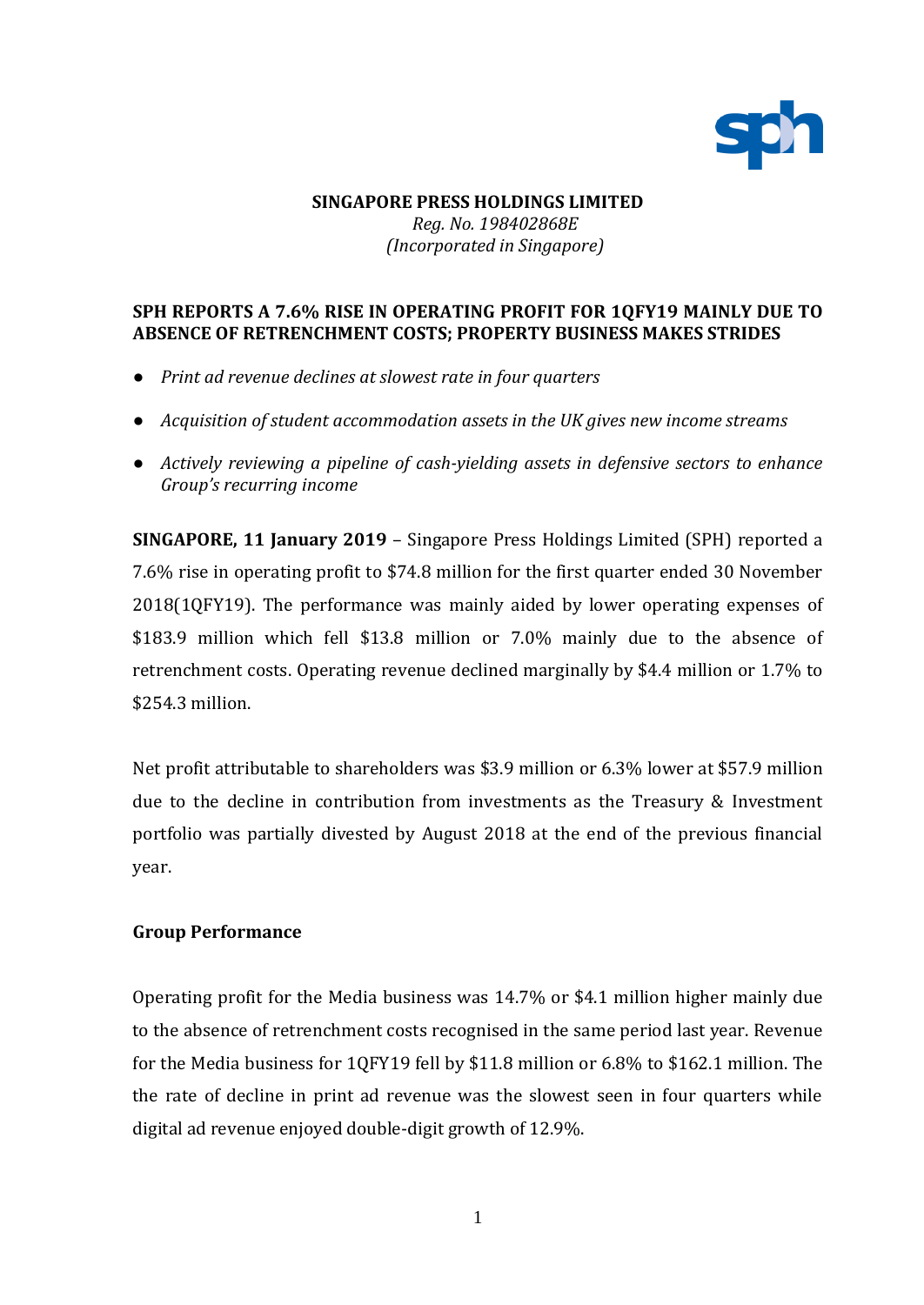Overall digital revenue which includes revenue from circulation, ads, online classifieds and other digital portals continued their growth momentum, rising 10.1%.

Revenue for the Property segment of \$68.0 million was \$6.8 million or 11.1% higher than 1QFY18. Operating profit was 5.2% or \$2.1 million higher boosted by a contribution of \$3.2 million from the UK student accommodation portfolio which was acquired in September 2018. The Property segment contributes nearly 55% to group profit, delivering a steady income stream for SPH.

Revenue from the Others segment which includes the Aged Care business was up 2.6% to \$24.2 million.

Mr Ng Yat Chung, Chief Executive Officer of SPH, said: "The print side of the Media business continues to experience headwinds, even as we grew revenue from the digital side of the business. We made progress in growing recurring income from the Property segment with initial contribution this quarter from our UK student housing assets and we look forward to more contribution."

# **Operational Highlights**

The Media business continues to pursue various digital initiatives and new partnerships as it seeks to enhance the products and improve audience engagement with better use of data analytics. During 1QFY19, SPH launched a new product Photonico, a photographic marketplace to tap on the group's archive of images.

In the Property segment, SPH and its partner Kajima Development held a soft launch for the residential units of The Woodleigh Residences in November 2018. Around 55% of the 50 units launched were sold at an average price of over \$2,000 per sq ft. The official launch will be during 3QFY19.

Following its investment in the UK student accommodation sector, SPH has embarked on rebranding efforts as well as the development of an overall marketing strategy for the student housing business. Plans to grow the assets to a sizeable platform are on track.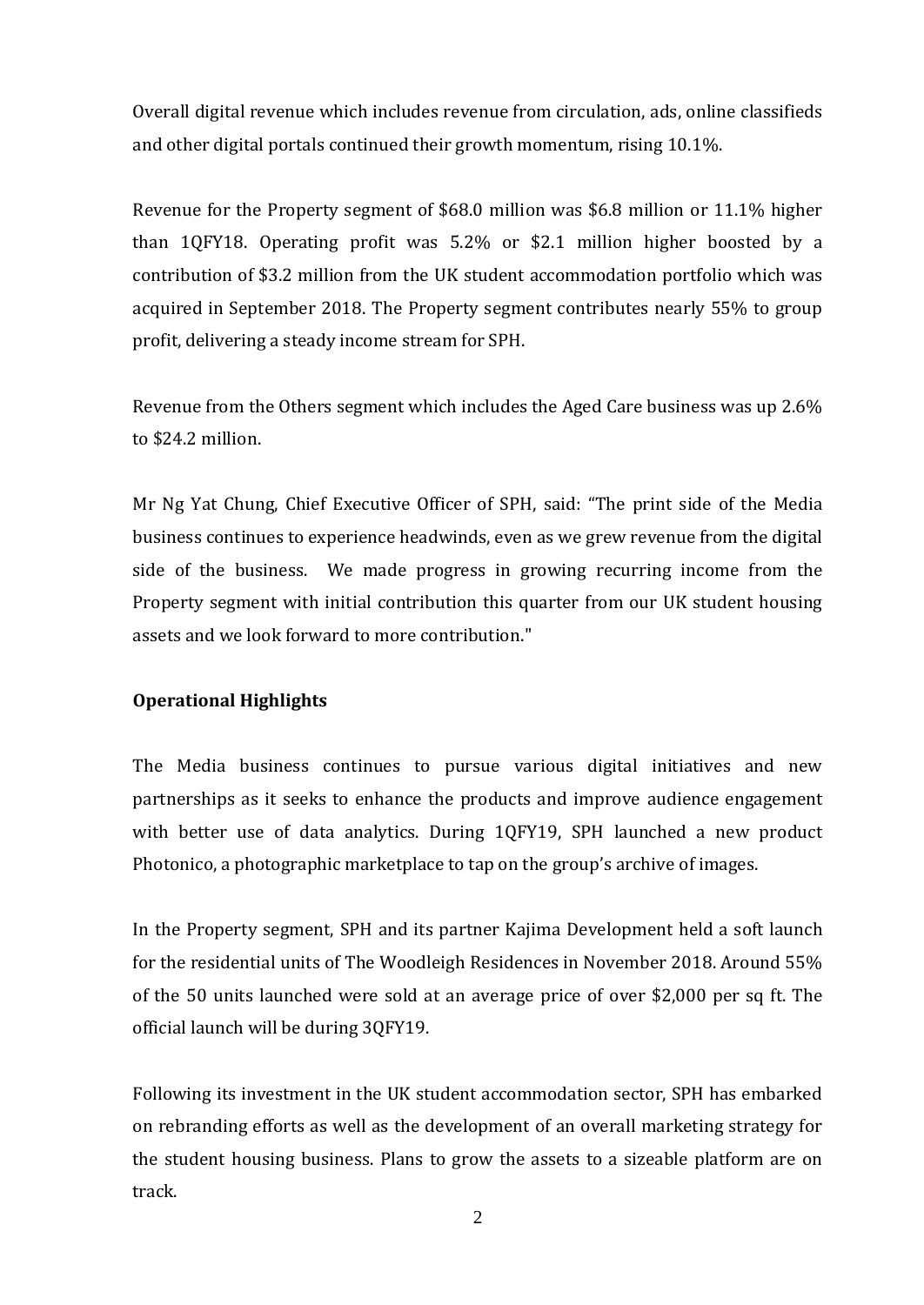Post 1QFY19, as part of ongoing efforts to boost recurring income, SPH partnered Kajima Development to bid for a white site at Pasir Ris Central that was launched for sale under the Confirmed List of Government Land Sales programme.

During the quarter, SPH's Digital business ventured into the South-East Asian ecommerce market with a 70% stake in OctoRocket. SPH also subscribed to a 30% stake in sgCarMart Financial Services. The events business which is part of the Others segment expanded to China with Beerfest Shandong and is seeking further opportunities abroad. The Aged Care business is primed for opportunities, domestically and overseas.

Investment income fell by \$9.2 million or 74.3% to \$3.2 million in 1QFY19 after the partial divestment of the Treasury & Investment portfolio during the last financial year. But the divestment was timely as SPH locked in gains and avoided losses on the portfolio during the recent financial market turbulence.

On 27 September 2018, SPH announced that it will join Keppel Corporation in making a pre-conditional voluntary general offer (the "Offer") for M1 Limited. The Offer is a strategic initiative to gain majority control of M1, in order to drive business changes in M1 that will enable M1 to compete more effectively in the telecommunications industry. In connection with the Offer, SPH has undertaken to roll-over its existing 13.45% stake in M1 into Konnectivity Pte. Ltd. (the "Offeror"), which is majority-held by Keppel. On 28 December 2018, the Offeror received the relevant approvals from the Info-communications Media Development Authority in respect of the transaction and accordingly, the Offeror announced its firm intention to make the Offer for M1.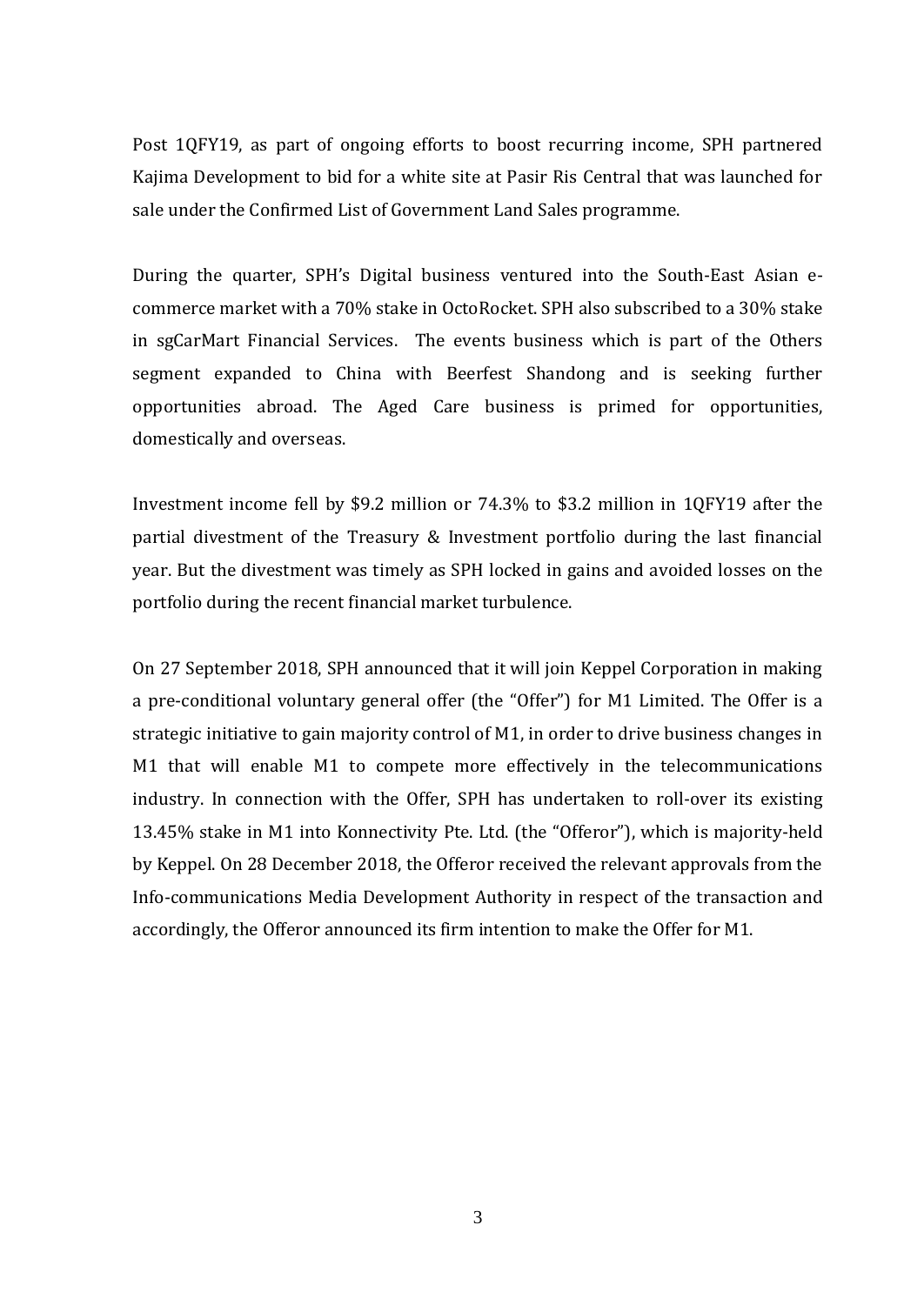# **Financial Highlights**

|                                            | <b>1Q FY19</b><br>S\$'000 | <b>1Q FY18</b><br>S\$'000 | <b>Change</b><br>$\%$ |
|--------------------------------------------|---------------------------|---------------------------|-----------------------|
| Operating revenue                          | 254,316                   | 258,758                   | (1.7)                 |
| Operating expenses                         | (183, 914)                | (197, 747)                | (7.0)                 |
| Operating profit#                          | 74,841                    | 69,556                    | 7.6                   |
| Profit after taxation                      | 67,816                    | 72,265                    | (6.2)                 |
| Net profit attributable to<br>shareholders | 57,902                    | 61,803                    | (6.3)                 |

# This represents the recurring earnings of the media, property and other businesses.